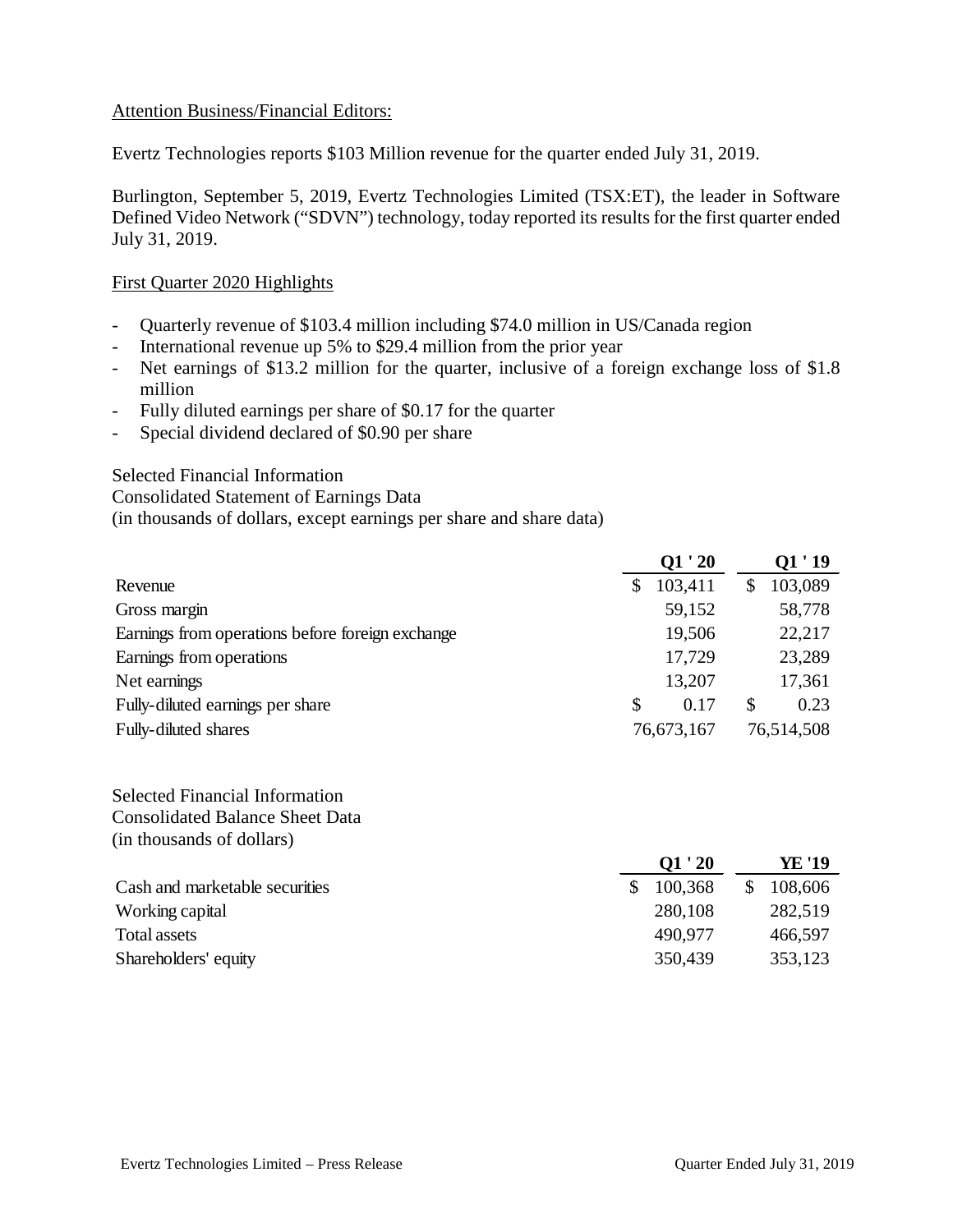# Revenue

For the quarter ended July 31, 2019, revenues were \$103.4 million, compared to revenues of \$103.1 million for the quarter ended July 31, 2018. For the quarter, revenues in the United States/Canada region were \$74.0 million compared to \$75.2 million in the same quarter last year. The International region had revenues of \$29.4 million an increase of 5% compared to \$27.9 million in the same quarter last year.

# Gross Margin

For the quarter ended July 31, 2019, gross margin was \$59.2 million as compared to \$58.8 million in the same quarter last year. Gross margin percentage was approximately 57.2% as compared to 57.0% in the quarter ended July 31, 2018.

# Earnings

For the quarter ended July 31, 2019, net earnings were \$13.2 million as compared to \$17.4 million in the corresponding period last year.

For the quarter ended July 31, 2019, earnings per share on a fully-diluted basis were \$0.17 as compared to \$0.23 in the corresponding period last year.

# Operating Expenses

For the quarter ended July 31, 2019, selling and administrative expenses were \$16.3 million as compared to \$15.9 million for the quarter ended July 31, 2018.

For the quarter ended July 31, 2019, gross research and development expenses were \$22.7 million as compared to \$21.3 million for the quarter ended July 31, 2018.

#### Liquidity and Capital Resources

The Company's working capital as at July 31, 2019 was \$280.1 million as compared to \$282.5 million on April 30, 2019.

Cash and marketable securities were \$100.4 million as at July 31, 2019 as compared to \$108.6 million on April 30, 2019.

Cash generated from operations was \$7.9 million for the quarter ended July 31, 2019 as compared to \$24.2 million for the quarter ended July 31, 2018. Before taking into account taxes and the changes in non-cash working capital and current taxes, the Company generated \$18.5 million from operations for the quarter ended July 31, 2019 compared to \$20.3 million for the same period last year.

For the quarter, the Company used \$1.6 million from investing activities.

For the quarter ended, the Company used cash in financing activities of \$14.3 million which was principally a result of the payment of dividends of \$13.8 million.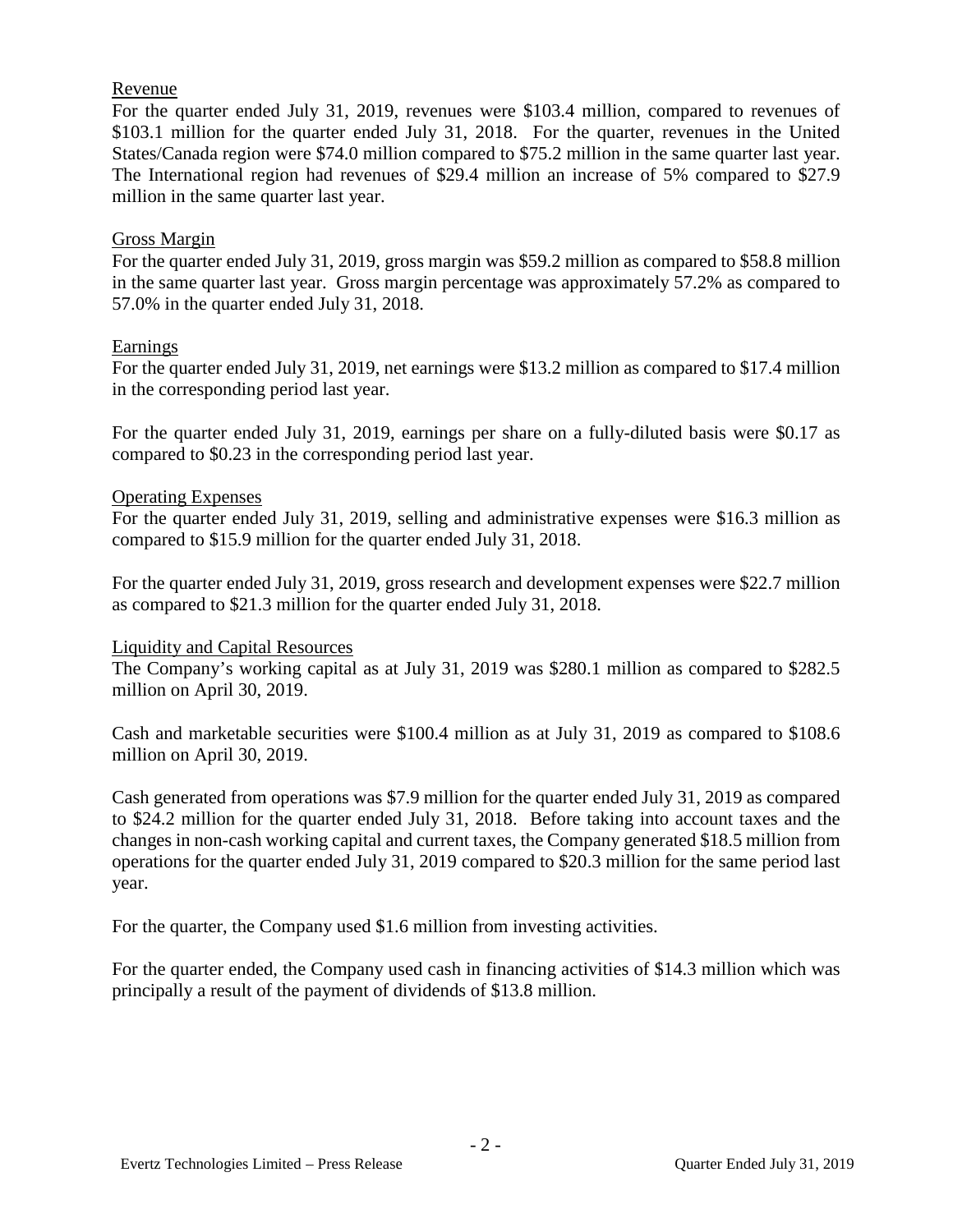# Shipments and Backlog

At the end of August 2019, purchase order backlog was in excess of \$103 million and shipments during the month of August 2019 were \$50 million.

### Dividend Declared

Evertz Board of Directors declared a regular quarterly dividend on September 5, 2019 of \$0.18 per share.

The dividend is payable to shareholders of record on September 13, 2019 and will be paid on or about September 20, 2019.

#### Special Dividend

Evertz Board of Directors declared a special dividend on September 5, 2019 of \$0.90 per share, payable to shareholders of record on September 13, 2019 and will be paid on or about September 20, 2019.

The special dividend reflects both the strong long-term operating performance of the Company and its solid balance sheet, thereby enabling a distribution of cash over and above what is considered necessary to meet known commitments and maintain adequate reserves.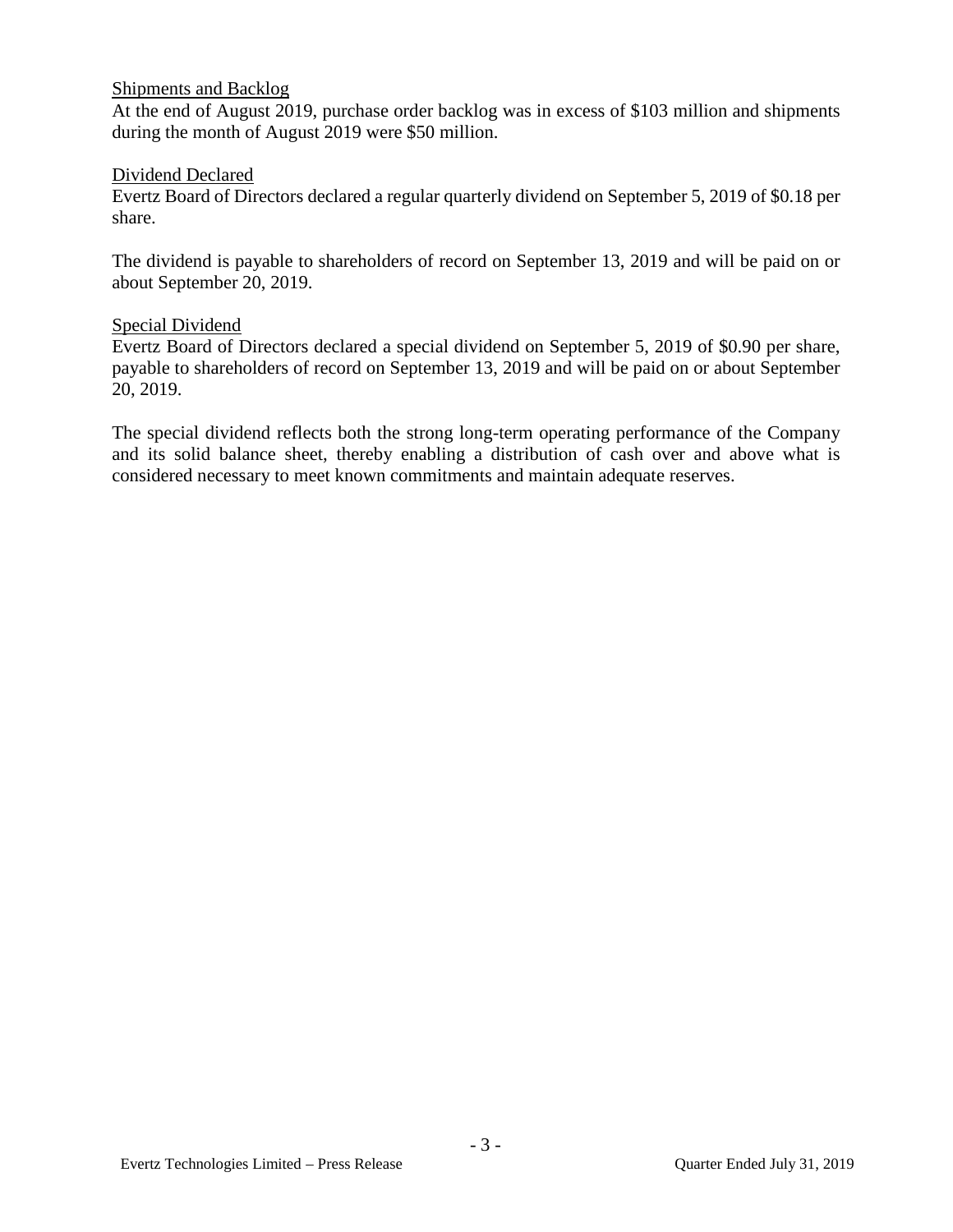# **Selected Consolidated Financial Information**

(in thousands of dollars, except earnings per share and percentages)

|                                                       | Three months ended   |    | Three months ended   |  |  |
|-------------------------------------------------------|----------------------|----|----------------------|--|--|
|                                                       | <b>July 31, 2019</b> |    | <b>July 31, 2018</b> |  |  |
| Revenue                                               | \$<br>103,411        | \$ | 103,089              |  |  |
| Cost of goods sold                                    | 44,259               |    | 44,311               |  |  |
| Gross margin                                          | \$<br>59,152         | \$ | 58,778               |  |  |
| Expenses                                              |                      |    |                      |  |  |
| Selling and administrative                            | 16,330               |    | 15,905               |  |  |
| General                                               | 894                  |    | 738                  |  |  |
| Research and development                              | 22,694               |    | 21,320               |  |  |
| Investment tax credits                                | (2,003)              |    | (2,003)              |  |  |
| Share based compensation                              | 1,731                |    | 601                  |  |  |
| Foreign exchange loss (gain)                          | 1,777                |    | (1,072)              |  |  |
|                                                       | 41,423               |    | 35,489               |  |  |
| Earnings before undernoted                            | \$<br>17,729         | \$ | 23,289               |  |  |
| Finance income                                        | 451                  |    | 359                  |  |  |
| Finance costs                                         | (463)                |    | (426)                |  |  |
| Other income and expenses                             | 41                   |    | 135                  |  |  |
| Earnings before income taxes                          | \$<br>17,758         | \$ | 23,357               |  |  |
| Provision for (recovery of) income taxes              |                      |    |                      |  |  |
| Current                                               | 3,567                |    | 5,618                |  |  |
| Deferred                                              | 984                  |    | 378                  |  |  |
|                                                       | \$<br>4,551          | \$ | 5,996                |  |  |
| Net earnings for the period                           | \$<br>13,207         | \$ | 17,361               |  |  |
|                                                       |                      |    |                      |  |  |
| Net earnings attributable to non-controlling interest | 130                  |    | 88                   |  |  |
| Net earnings attributable to shareholders             | 13,077               |    | 17,273               |  |  |
| Net earnings for the period                           | \$<br>13,207         | \$ | 17,361               |  |  |
| Earnings per share:                                   |                      |    |                      |  |  |
| <b>Basic</b>                                          | \$<br>0.17           | \$ | 0.23                 |  |  |
| Diluted                                               | \$<br>0.17           | \$ | 0.23                 |  |  |
| <b>Consolidated Balance Sheet Data</b>                | As at                |    | As at                |  |  |
|                                                       | July 31, 2019        |    | April 30, 2019       |  |  |
| Cash and marketable securities                        | \$<br>100,368        | \$ | 108,606              |  |  |
| Inventory                                             | \$<br>175,705        | \$ | 171,271              |  |  |
| Working capital                                       | \$<br>280,108        | \$ | 282,521              |  |  |
| Total assets                                          | \$<br>490,977        | \$ | 466,597              |  |  |
| Shareholders' equity                                  | \$<br>350,439        | \$ | 353,123              |  |  |
| Number of common shares outstanding:                  |                      |    |                      |  |  |
| <b>Basic</b>                                          | 76,605,246           |    | 76,545,246           |  |  |
| Fully-diluted                                         | 77,968,246           |    | 77,958,746           |  |  |
| Weighted average number of shares outstanding:        |                      |    |                      |  |  |
| <b>Basic</b>                                          | 76,558,898           |    | 76,510,417           |  |  |
| Fully-diluted                                         | 76,673,167           |    | 76,529,799           |  |  |